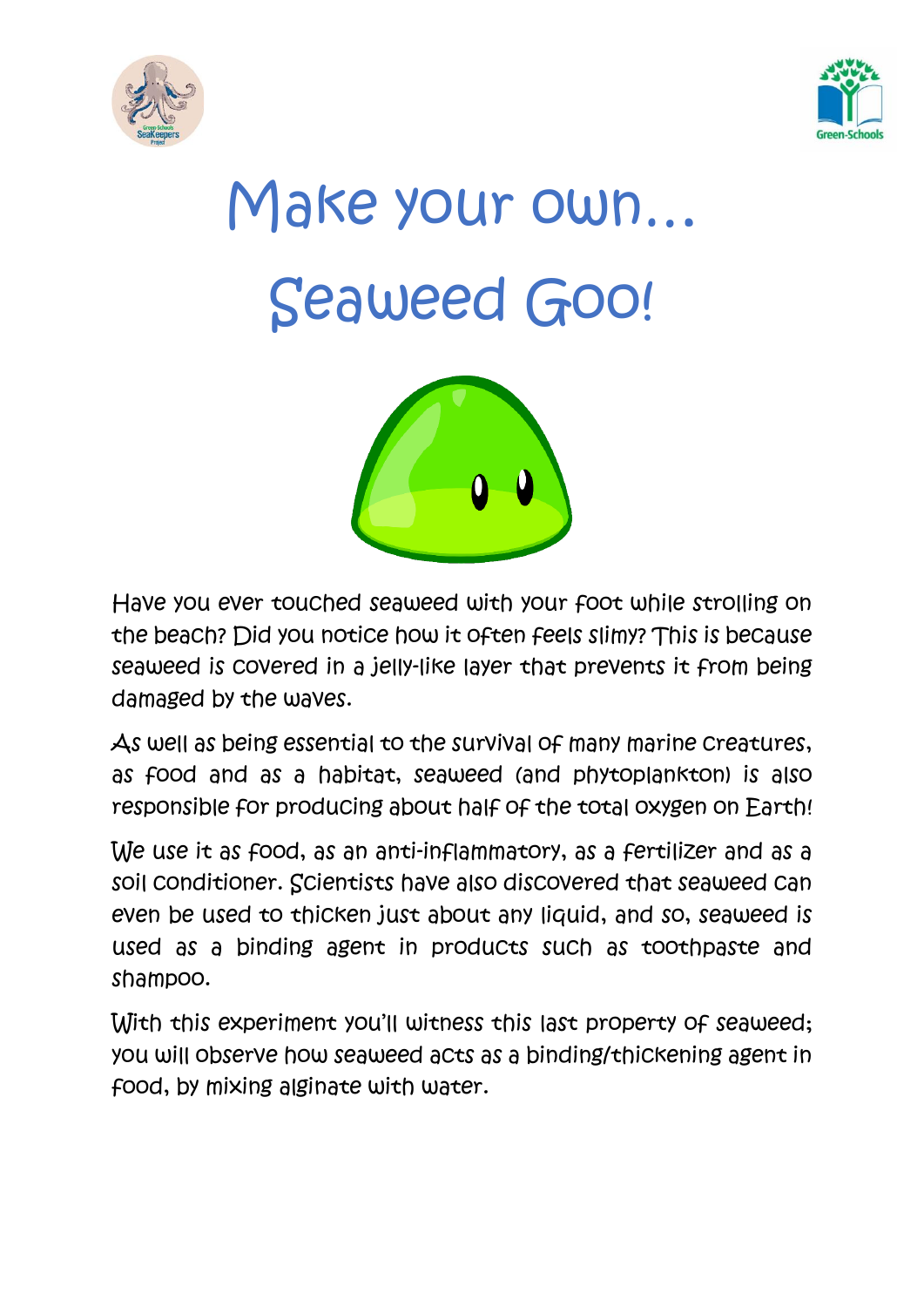



### Set up time: 5 minutes

### What do you need?

- 1. Three small cups
- 2. Fresh water
- 3. Stir sticks
- 4. Measuring spoons
- 5. Paper towel
- 6. Powdered seaweed (available in most grocery stores, usually in the Asian food section – often called alginate)

## What do you do?

- 1. First, put about a tablespoon of water in a cup
- 2. Add a small amount of alginate with the wooden stir stick, approximately ¼ teaspoon of powder.
- 3. Stir vigorously for about 3 or 4 minutes.
- 4. Repeat these steps with two more cups, using the same amount of water for both - but in one cup use a bit less alginate and in the other cup use a bit more.
- 5. Observe the differences; what do you see? Do all the mixtures look the same? Feel the mixture. What does it feel like?